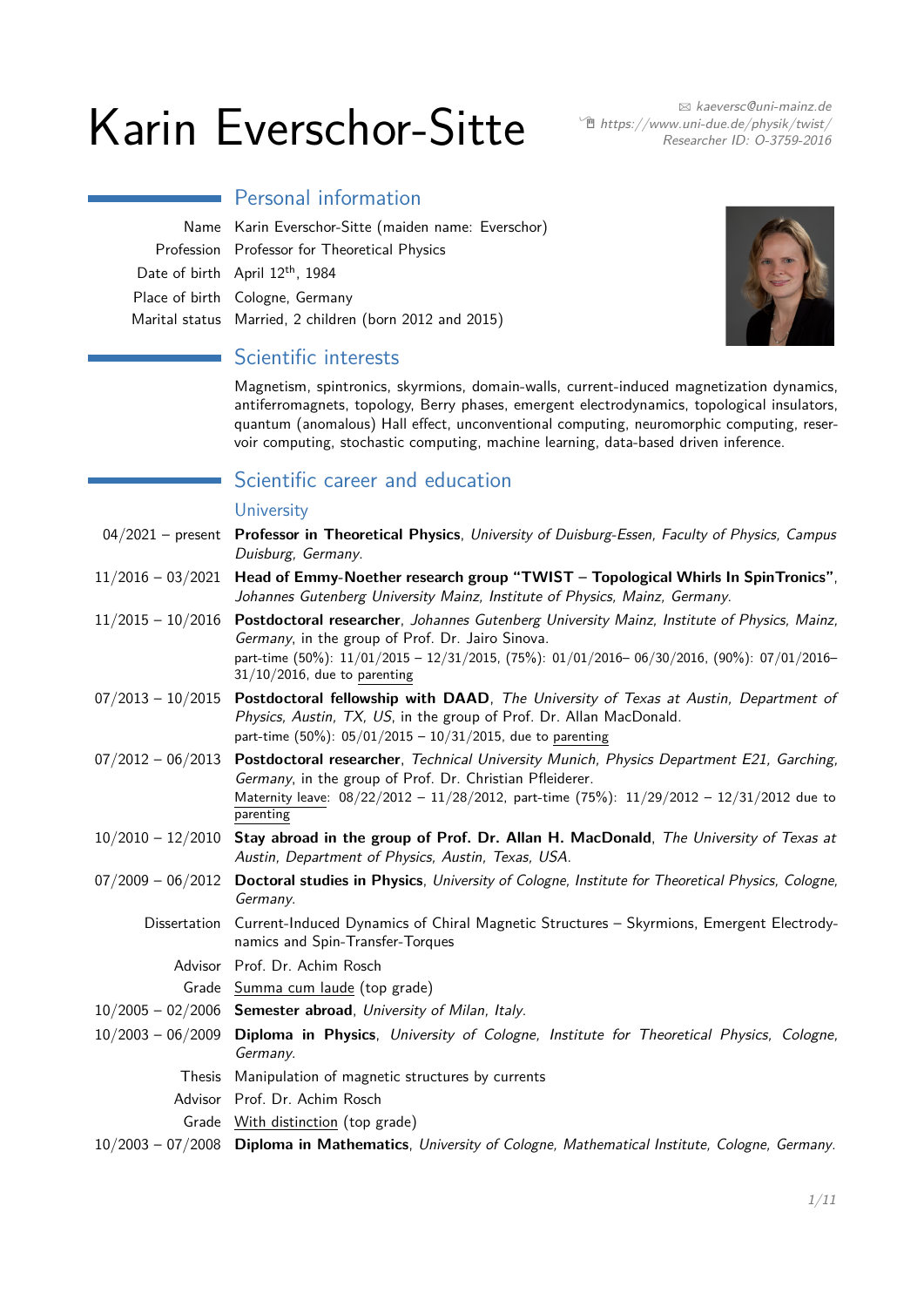|                     | Thesis Asymptosisches Verhalten für eine Familie nichtlinearer elliptischer Differentialgleichungen im                                                         |
|---------------------|----------------------------------------------------------------------------------------------------------------------------------------------------------------|
|                     | Minkowski Raum                                                                                                                                                 |
|                     | Advisor Prof. Dr. Bernd Kawohl                                                                                                                                 |
|                     | Grade Excellent                                                                                                                                                |
|                     | School                                                                                                                                                         |
|                     | 1994 - 2003 Secondary School, Dreikönigsgymnasium, Cologne, Germany.                                                                                           |
|                     | Abitur with grade 1.3 (comparable to A-level)                                                                                                                  |
|                     | 2000 Participation at the "Schnupperuni Köln"                                                                                                                  |
|                     | 1990 - 1994 Primary School, Catholic primary school, Cologne, Germany.                                                                                         |
|                     | Honours, Awards and fellowships                                                                                                                                |
| 01/2019             | Physikerin der Woche, Arbeitskreis Chancengleichheit of the DPG (German Physical Society).                                                                     |
|                     | 03/2018 Hertha-Sponer-Prize 2018, of the DPG (German Physical Society) awarded to a female                                                                     |
|                     | scientist for outstanding scientific work in the field of physics.                                                                                             |
|                     | 06/2017 - present Fellow of the Elisabeth-Schiemann-Kolleg, of the Max Planck Society.                                                                         |
|                     | 06/2017 - present Member of AcademiaNet, Expert Database of Outstanding Female Academics.                                                                      |
|                     | 11/2016 - present Emmy Noether Award, Deutsche Forschungsgemeinschaft (DFG), German Research<br>Foundation.                                                    |
| 10/2016             | Skyrmion Figure, in Advanced Information about The Nobel Prize in Physics 2016: Topological<br>phase transitions and topological phases of matter.             |
|                     | $07/2013 - 10/2015$ Postdoctoral fellowship with DAAD, (German Academic Exchange Service).                                                                     |
| 02/2012             | NanoCTM Outstanding Poster Award, Joint First Prize presented to Karin Everschor,                                                                              |
|                     | Awarded for one of the three best poster presentations at the International Physics School<br>"Fundamentals of Nanoelectronics".                               |
| 04/2011             | Best Poster Award, Awarded for the best poster presentation at the Würzburg Fall School<br>"Correlated Electrons at Surfaces and Interfaces".                  |
|                     | 01/2010 - 06/2012 Scholarship of the Deutsche Telekom Stiftung, (German Telekom Foundation).                                                                   |
|                     | $04/2007 - 06/2012$ Member of the Bonn-Cologne Graduate School of Physics and Astronomy, (BCGS).                                                               |
| 06/2003             | One-year membership in the DPG e.V. and DPG Book Award 2003, (proposed by the<br>school administration in recognition of outstanding achievements in physics). |
|                     | Participation in organizations and other professional activities                                                                                               |
|                     | $09/2019$ – present PI of the Mainz Institute of Multiscale Modeling m <sup>3</sup> odel at JGU Mainz.                                                         |
|                     | 07/2019 - present Junior Faculty Member of Max Planck Graduate Center (MPGC).                                                                                  |
|                     | 05/2019 - present PI of the Topdyn Excellence Project at JGU Mainz.                                                                                            |
|                     | 04/2019 - present Member of the Steering Committee of the interdisciplinary Center for Emergent Al-<br>gorithmic Intelligence.                                 |
|                     | 11/2018 - present Principal Editor, for MRS Advances.                                                                                                          |
| $07/2018$ - present | Member of the Scientific Advisory Committee (SAC), of the European School on                                                                                   |
|                     | Magnetism.                                                                                                                                                     |
| $03/2018$ – present | Member of the Arbeitsgemeinschaft Magnetismus (AGM), of the German Physical Soci-<br>$ety$ (DPG).                                                              |
| $03/2018$ – present | Member of Prize Committee for the Dissertation and Master prize, of the INNOMAG<br>eV.                                                                         |
|                     | $02/2018$ – present Member of the SFB/TRR 173 SPIN+X, Johannes Gutenberg University Mainz, Germany.                                                            |
|                     | 04/2017 - present Member of the Steering Committee of the German Priority Programme "Skyrmions"<br>SPP2137.                                                    |

2[/11](#page-10-0)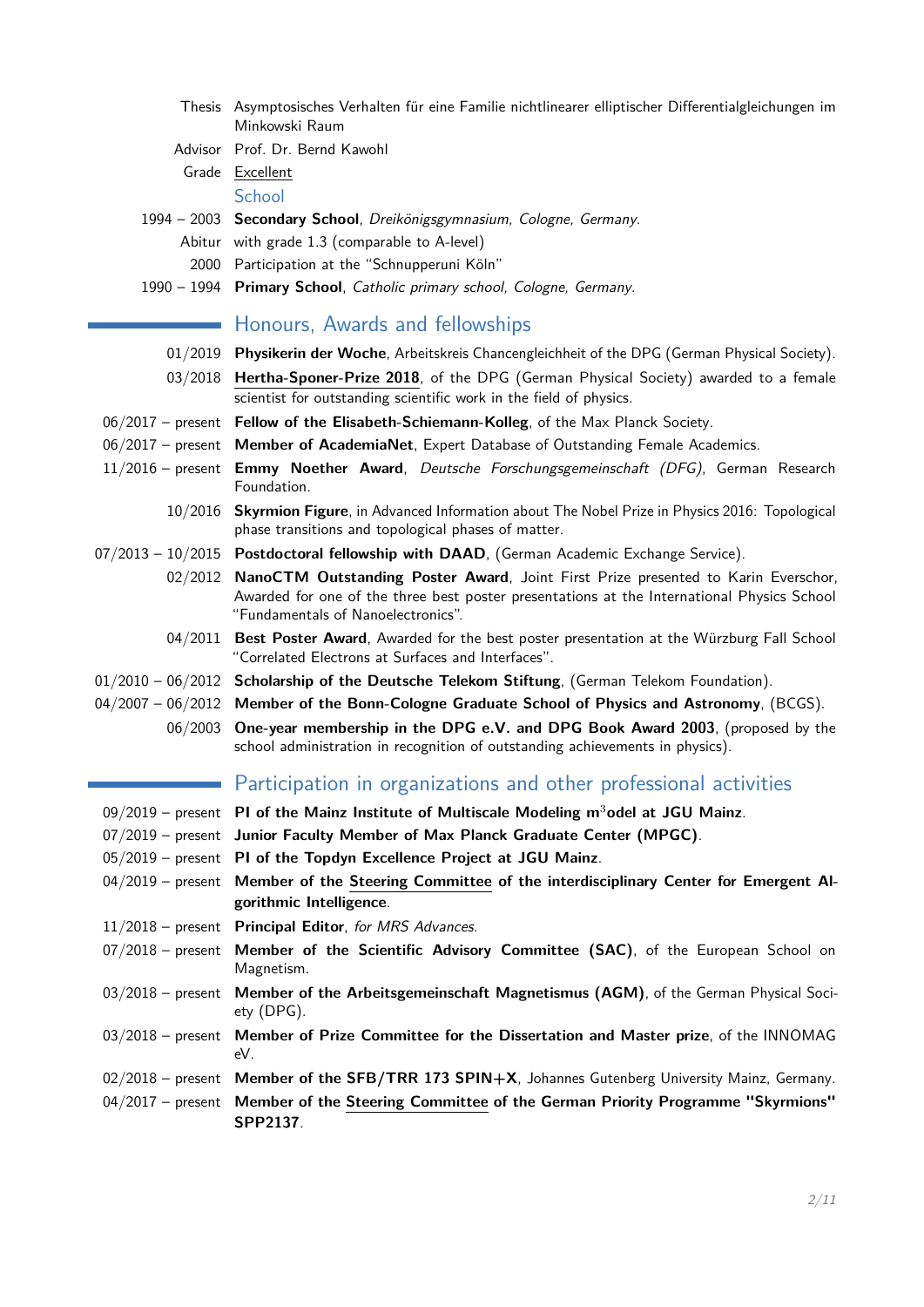- 02/2017 present **Scientific Coordinator of the Spin Phenomena Interdisciplinary Center (SPICE)**, Johannes Gutenberg University Mainz, Institute of Physics, Mainz, Germany.
- 10/2016 06/2019 **Associated Member of the "Graduate School of Excellence MAINZ MAterial Science IN MainZ"**, Johannes Gutenberg University Mainz, Institute of Physics, Mainz, Germany.

## Organization of conferences, workshops and schools

- 04/2021 **Korrelationstage 2021**, Scientific coordinator, Virtual Workshop.
- 09/2020 **Network female physicists**, Leading a discussion group, online.
- since 05/2020 **On-line SPICE-SPIN+X Seminars**, co-organisor, online.
	- 10/2019 **CECAM school**, co-organizer, Applied mathematics and machine learning perspectives on Big Data Problems in Computational Sciences, Mainz, Germany.
	- 09/2019 **Skyrmionics Workshop for Young Researcher**, SPICE co-organizer, Mainz, Germany.
	- 03/2019 **APS March meeting**, co-organizer of the Focus topic 10.1.7 Chiral Spin Textures and Dynamics, Including Skyrmions Spin transport, Boston, Massachusetts.
	- 01/2019 **MMM/Intermag**, Member of the Program Committee, Washington DC.
	- 11/2018 **Symposium**, Materials for Manipulating and Controlling Magnetic Skyrmions, 2018 MRS Fall meeting, Boston, Massachusetts.
	- 10/2018 **SPICE Workshop**, Spintronics meets Neuromorphics, Mainz, Germany.
	- 09/2018 **CECAM school**, co-organizer, Machine Learning in Scientific Computing, Nierstein, Germany.
	- 09/2018 **Joint European Magnetic Symposia (JEMS)**, Member of the local committee, Mainz, Germany.
	- 08/2018 **Satellite Workshop for JEMS**, Mainz, Germany.
	- 07/2017 **SPICE Workshop**, Topology Matters, Johannes Gutenberg University, MITP, Mainz.
	- 07/2017 **Network Meeting**, SPP2137 Skyrmionics, Johannes Gutenberg University, MITP, Mainz.
	- 03/2017 **Symposium**, Antiferromagnetic Spintronics, DPG Spring Meeting, Dresden.
	- 03/2017 **Tutorial**, Micromagnetic Simulations, DPG Spring Meeting, Dresden.
	- 03/2016 **Tutorial**, Spin Hall Effect and Spin-Orbit Torques, DPG Spring Meeting, Regensburg.
	- 05/2010 **PhD Workshop**, MnSi, Technical University Munich.

## Review activities

- For journals Review of Modern Physics, Science, Nature, Nature Physics, Nature Nanotechnology, Nature Materials, Nature Electronics, Nature Communications, Nanotechnology, Physical Review Letters, Physical Review B, Physical Review E, New Journal of Physics, Proceedings of the Royal Society A, Applied Physics Letters, Communication Physics, Journal of Magnetism and Magnetic Materials, Journal of Applied Physics, Journal of Physics D, CRC Press, Taylor & Francis Group LLC, AIP advances, IEEE Access, Journal of the Electron Devices Society, Advanced Electronic Materials, APL Materials
- Proposal reviewing for the Alexander von Humboldt Foundation, the Research Foundation Flanders (FWO), The Department of Energy Office of Science (US)

## Patents

06/2019 **Patent in the field of topological quantum computation**, pending at the European Patent Office, https://register.epo.org/application?number=EP19179910.

# Publications and Preprints

**Summary: Science (1), Nature Physics (1), Nature Nanotechnology (1), Nature Electronics (3), Physical Review Letters (4), Physical Review B (17)**, sum of times cited 2,324 (web of knowledge 31.05.2021).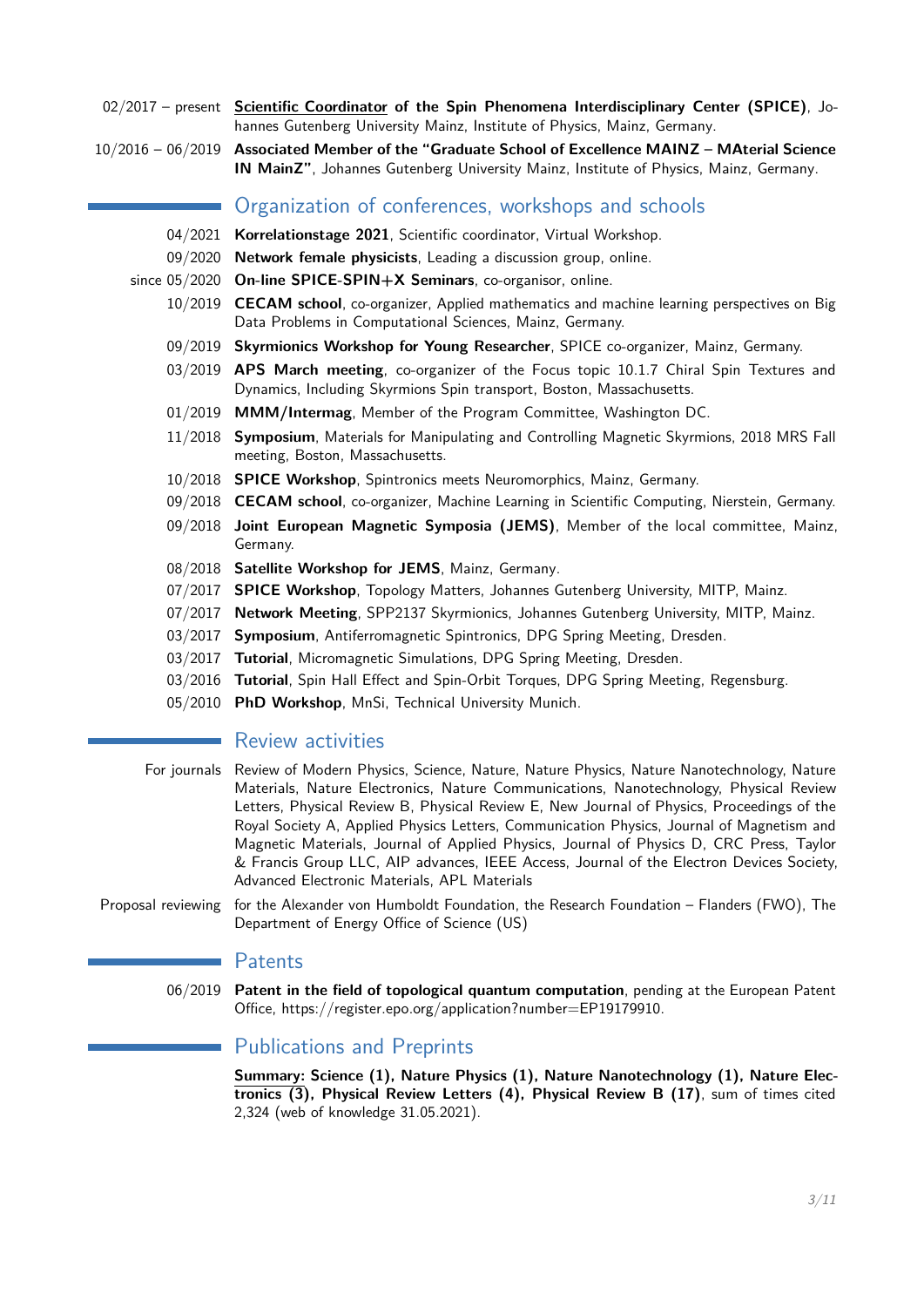- [45] **arXiv:2104.10460**, R. Knapman, D. Rodrigues, J. Masell and K. Everschor-Sitte. Current-induced H-shaped-skyrmion creation and their dynamics in the helical phase
- [44] **arXiv:2104.10460**, D. Rodrigues, A. Salimath, K. Everschor-Sitte, and K. Hals. Spin-wave driven bidirectional domain wall motion in kagome antiferromagnets
- [43] **arXiv:2012.11481**, D. Rodrigues, J. Nothhelfer, M. Mohseni, R. Knapman, P. Pirro, K. Everschor-Sitte. Nonlinear dynamics of topological ferromagnetic textures for frequency multiplication
- [42] **arXiv:1907.04601**, I. Horenko, D. Rodrigues, T. O'Kane, K. Everschor-Sitte. Physically-inspired computational tools for sharp detection of material inhomogeneities in magnetic imaging
- [41] **Book chapter in Chirality, Magnetism and Magnetoelectricity, Springer, Pages 147- 181 (2021)**, J. Masell, and <u>K. Everschor-Sitte</u>. Current-Induced Dynamics of Chiral Magnetic Structures: Creation, Motion, and Applications
- [40] **iScience 24, 3 (2021)**, D. R. Rodrigues, K. Everschor-Sitte, S. Gerber and I. Horenko. A deeper look into natural sciences with physics-based and data-driven measures
- [39] **Journal of Magnetism and Magnetic Materials 521, 167506 (2021)**, G. Finocchio, M. Di Ventra, K. Y. Camsari, K. Everschor-Sitte, P. K. Amiri and Z. Zeng. The promise of spintronics for unconventional computing
- [38] **BMC Genomics 22, 62 (2021)**, S. Weißbach, S. Jur'Evic Sys, C. Hewel, H. Todorov, S. Schweiger, J. Winter, M. Pfenninger, A. Torkamani, D. Evans, J. Burger, K. Everschor-Sitte, H. May-Simera and S. Gerber. Reliability of genomic variants across different next-generation sequencing platforms and bioinformaticprocessing pipelines
- [37] **Physical Review B 102, 180412 (2020)**, M. A. Lund, K. Everschor-Sitte, and K. M. D. Hals. Large Surface Magnetization in Noncentrosymmetric Antiferromagnets
- [36] **Physical Review Applied 13, 054020 (2020)**, D. Pinna, G. Bourianoff, and K. Everschor-Sitte. Reservoir Computing with Random Skyrmion Textures
- [35] **Journal of Physics D: Applied Physics: Applied Physics, 53, 453001 (2020)**, E. Vedmedenko, R. Kawakami, D. Sheka, P. Gambardella, A. Kirilyuk, A. Hirohata, C. Binek, O. Chubykalo-Fesenko, S. Sanvito, B. Kirby, J. Grollier, K. Everschor-Sitte, T. Kampfrath, C-Y. You, and A. Berger. The 2020 Magnetism Roadmap
- [34] **Journal of Physics D: Applied Physics, 53, 363001 (2020)**, C. Back, V. Cros, H. Ebert, K. Everschor-Sitte, A. Fert, M. Garst, T. Ma, S. Mankovsky, T. Monchesky, M. Mostovoy, N. Nagaosa, S. Parkin, C. Pfleiderer, N. Reyren, A. Rosch, Y. Taguchi, Y. Tokura, K. von Bergmann and J. Zang. The 2020 Skyrmionics Roadmap
- [33] **Physical Review B, 101, 224428 (2020)**, J. Masell, D. R. Rodrigues, B. F. McKeever, and K. Everschor-Sitte. Spin-transfer torque driven motion, deformation, and instabilities of magnetic skyrmions at high currents
- [32] **Physical Review B, 101, 224410 (2020)**, D. R. Rodrigues, N. Sommer, and K. Everschor-Sitte.

Facilitating domain wall injection in magnetic nanowires by electrical means

- [31] **Nature Electronics (2020)**, J. Grollier, D. Querlioz, K. Y. Camsari, K. Everschor-Sitte, S. Fukami, and M. D. Stiles. Neuromorphic Spintronics
- [30] **Physical Review B, 101, 064424 (2020)**, A. Okamoto, S. Murakami, and K. Everschor-Sitte. Berry curvature for magnetoelastic waves
- [29] **Physical Review B, 101, 054405 (2020)**, R. Zarzuela, V. K. Bharadwaj, K-W. Kim, J. Sinova, and K. Everschor-Sitte. Stability and dynamics of in-plane skyrmions in collinear ferromagnets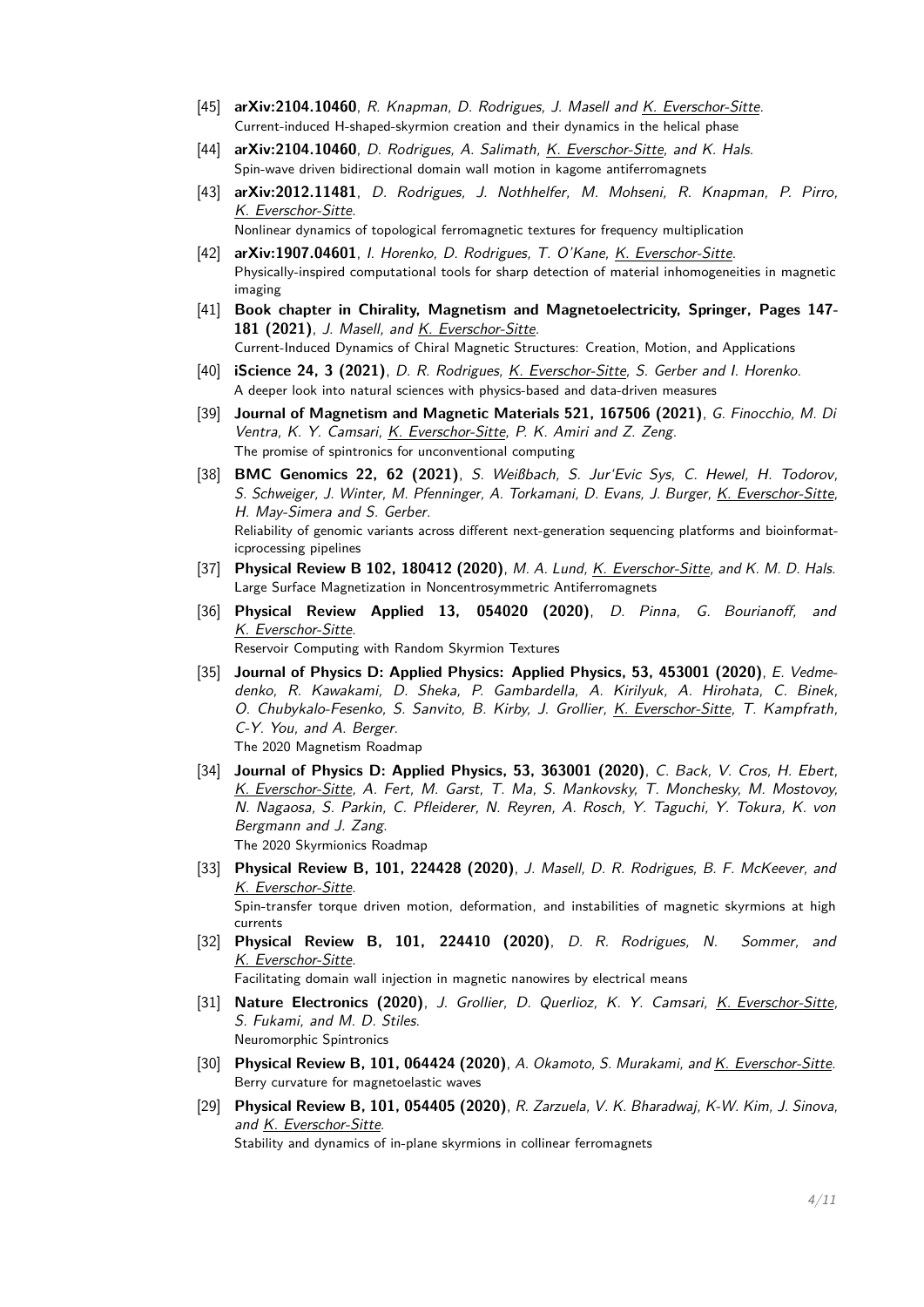- [28] **Nature Electronics 3, 30 (2020)**, K. Litzius, J. Leliaert, P. Bassirian, D. Rodrigues, S. Kromin, I. Lemesh, J. Zazvorka, K-J. Lee, J. Mulkers, N. Kerber, D. Heinze, N. Keil, R. M. Reeve, M. Weigand, B. Van Waeyenberge, G. Schütz, K. Everschor-Sitte, G. S. D. Beach, and M. Kläui. The role of temperature and drive current in skyrmion dynamics
- [27] **Physical Review Letters 122, 217201 (2019)**, K. Yamamoto, G. C. Thiang, P. Pirro, K-W. Kim, K. Everschor-Sitte, and E. Saitoh. Topological characterization of classical waves: The topological origin of magnetostatic surface spin waves
- [26] **Physical Review B 99, 184429 (2019)**, V. P. Kravchuk, O. Gomonay, D. D. Sheka, D. R. Rodrigues, K. Everschor-Sitte, J. Sinova, J. van den Brink, and Y. Gaididei. Spin eigen-excitations of an antiferromagnetic skyrmion
- [25] **Nature Nanotechnology 14, 658 (2019)**, J. Zázvorka, F. Jakobs, D. Heinze, N. Keil, S. Kromin, S. Jaiswal, K. Litzius, G. Jakob, P. Virnau, D. Pinna, K. Everschor-Sitte, A. Donges, U. Nowak, and M. Kläui. Thermal skyrmion diffusion applied in probabilistic computing
- [24] **Physical Review Letters 119, 127203 (2019)**, K-W. Kim, S-W. Lee, J-H. Moon, G. Go, A. Manchon, H-W. Lee, K. Everschor-Sitte, and K-J. Lee. Unidirectional Magnon-Driven Domain Wall Motion Due to the Interfacial Dzyaloshinskii-Moriya Interaction
- [23] **Physical Review B 99, 104422 (2019)**, K. M. D. Hals and K. Everschor-Sitte. Twists in Ferromagnetic Monolayers With Trigonal Prismatic Symmetry
- [22] **Physical Review B 99, 054430 (2019), Editor's suggestion**, B. F. McKeever, D. R. Rodrigues, D. Pinna, Ar. Abanov, J. Sinova and K. Everschor-Sitte. Characterizing breathing dynamics of magnetic skyrmions and antiskyrmions with the Hamiltonian formalism
- [21] **Journal of Applied Physics 124, 240901 (2018), invited article, Issue cover figure**, K. Everschor-Sitte, J. Müller, R. M. Reeve and M. Kläui. Perspective: Magnetic Skyrmions – overview of recent progress in an active research field
- [20] **Physik Journal 09/2018, 49**, *K. Everschor-Sitte.* Let's twist again
- [19] **Physical Review B 98, 064429 (2018), Editor's suggestion**, J. Mulkers, K. M. D. Hals, J. Leliaert, M. V. Milošević, B. Van Waeyenberge and K. Everschor-Sitte. The effect of boundary-induced chirality on magnetic textures in thin films
- [18] **Physical Review B 97, 224427 (2018)**, K-W. Kim, K-W. Moon, N. Kerber, J. Nothhelfer and K. Everschor-Sitte. Asymmetric skyrmion Hall effect in systems with a hybrid Dzyaloshinskii-Moriya interaction
- [17] **Nature Electronics 1, 266-267 (2018)**, K. Everschor-Sitte, J. Sinova and Ar. Abanov. Painting and erasing skyrmions
- [16] **Physical Review B 97, 134414 (2018)**, D. R. Rodrigues, Ar. Abanov, J. Sinova and K. Everschor-Sitte.

Effective description of domain wall strings

- [15] **Physical Review B 97, 104402(R) (2018)**, K-W. Kim, H-W. Lee, K-J. Lee, K. Everschor-Sitte, O. Gomonay and J. Sinova. Roles of chiral renormalization on magnetization dynamics in chiral magnets
- [14] **AIP Advances 8, 055602 (2018)**, G. Bourianoff, D. Pinna, M. Sitte and K. Everschor-Sitte. Potential implementation of Reservoir Computing models based on magnetic skyrmions
- [13] **Physics Review Applied 9, 014034 (2018)**, D. Prychynenko, M. Sitte, K. Litzius, B. Krüger, G. Bourianoff, M. Kläui, J. Sinova and K. Everschor-Sitte. A magnetic skyrmion as a non-linear resistive element - a potential building block for reservoir computing
- [12] **Physical Review Letters, 119, 127203 (2017)**, K. M. D. Hals and K. Everschor-Sitte. Boundary-Driven Twist States in Systems with Broken Spatial Inversion Symmetry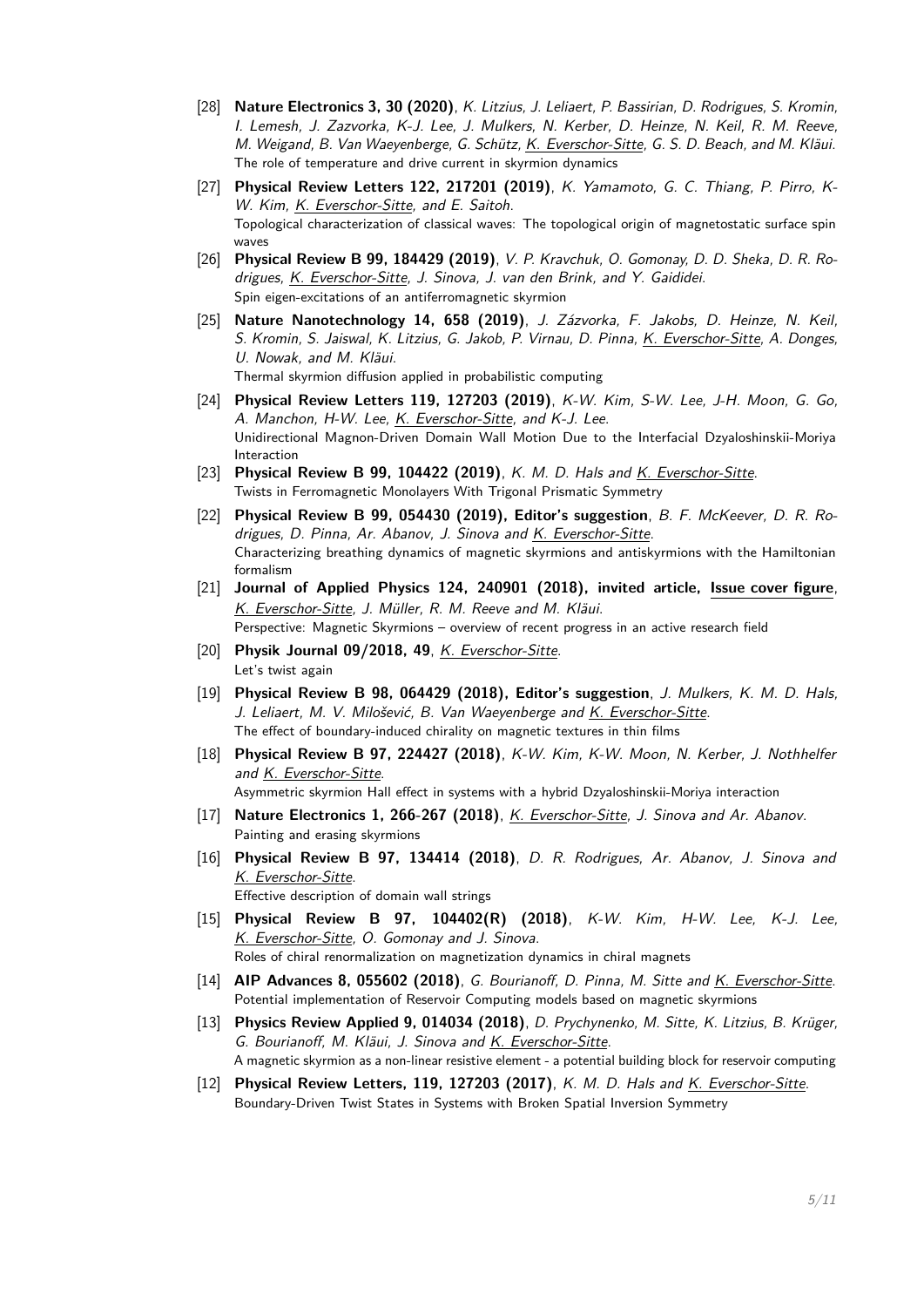[11] **New Journal of Physics 9, 092001, FTC (2017), Fast Track Communications, appeared in journal's Highlights of 2017**, K. Everschor-Sitte, M. Sitte, T. Valet, J. Sinova, and A. Abanov.

Skyrmion production on demand by homogeneous DC currents

- [10] **Physical Review B 95, 174408 (2017)**, D. R. Rodrigues, K. Everschor-Sitte, O. A. Tretiakov, J. Sinova and A. Abanov. Spin texture motion in antiferromagnetic and ferromagnetic nanowires
- [9] **Physical Review B 94, 064422 (2016)**, M. Sitte, K. Everschor-Sitte, T. Valet, D.R. Rodrigues, J. Sinova, and A. Abanov. Current-driven periodic domain wall creation in ferromagnetic nano-wires
- [8] **Physical Review B 92, 245118 (2015), Editor's suggestion**, K. Everschor-Sitte, M. Sitte, and A. H. MacDonald. Interaction correction to the magnetoelectric polarizability of *Z*<sup>2</sup> topological insulators
- [7] **Journal of Applied Physics 116, 083906 (2014)**, K. Everschor-Sitte, M. Sitte and A. H. MacDonald. Half-metallic magnetism and the search for better spin valves
- [6] **Journal of Applied Physics 115, 172602 (2014), invited and featured article, Issue cover figure**, K. Everschor-Sitte, and M. Sitte. Real-space Berry phases: Skyrmion soccer
- [5] **Physical Review B, 86, 054432 (2012)**, K. Everschor, M. Garst, B. Binz, F. Jonietz, S. Mühlbauer, C. Pfleiderer, and A. Rosch. Rotating skyrmion lattices by spin torques and field or temperature gradients
- [4] **Nature Physics 8, 301-304 (2012)**, T. Schulz, R. Ritz, A. Bauer, M. Halder, M. Wagner, C. Franz, C. Pfleiderer, K. Everschor, M. Garst, and A. Rosch. Emergent electrodynamics of skyrmions in a chiral magnet
- [3] **Physical Review Letters, 107, 217206 (2011)**, T. Adams, S. Mühlbauer, C. Pfleiderer, F. Jonietz, A. Bauer, A. Neubauer, R. Georgii, P. Böni, U. Keiderling, K. Everschor, M. Garst, and A. Rosch.

Long-range crystalline nature of the skyrmion lattice in MnSi

- [2] Physical Review B 84, 064401 (2011), *K. Everschor, M. Garst, R. A. Duine, and A. Rosch.* Current-induced rotational torques in the skyrmion lattice phase of chiral magnets
- [1] **Science 330, 1648 (2010)**, F. Jonietz, S. Mühlbauer, C. Pfleiderer, A. Neubauer, W. Münzer, A. Bauer, T. Adams, R. Georgii, P. Böni, R. A. Duine, K. Everschor, M. Garst, and A. Rosch. Spin Transfer Torques in MnSi at Ultralow Current Densities

### **Invited talks**

- [56] 05/2021 **Physics Colloquium**, University of Duisburg-Essen (online), Germany, "Magnetic Skyrmions and their dynamics – Banana kicks in magnetism".
- [55] 05/2021 **SPICE-SPIN+X Online Seminar Series**, "Magnetic Skyrmions for Unconventional Computing and Revealing Latent Information".
- [54] 05/2021 **CRC/TRR 270 HoMMage Colloquium**, University of Duisburg-Essen (online), Germany, "Magnetic Skyrmions for Unconventional Computing and Revealing Latent Information".
- [53] 04/2021 **Photonics-Condensed-Matter Theory Colloquium**, Bonn (online), Germany, invited by Prof. Dr. Hans Kroha, "Skyrmions for Unconventional Computing and Revealing Latent Information".
- [52] 04/2021 **Virtual MRS Spring Meeting**, online, "Skyrmions for Unconventional Computing and Revealing Latent Information".
- [51] 02/2021 **Quantum Oxide Research Online Meeting**, online, "Magnetic Skyrmions for Unconventional Computing and Revealing Latent Information".
- [50] 02/2021 **Joint TRR 227 & CRC 1242 Workshop**, online, "Let's TWIST again Topological Whirls In SpinTronics".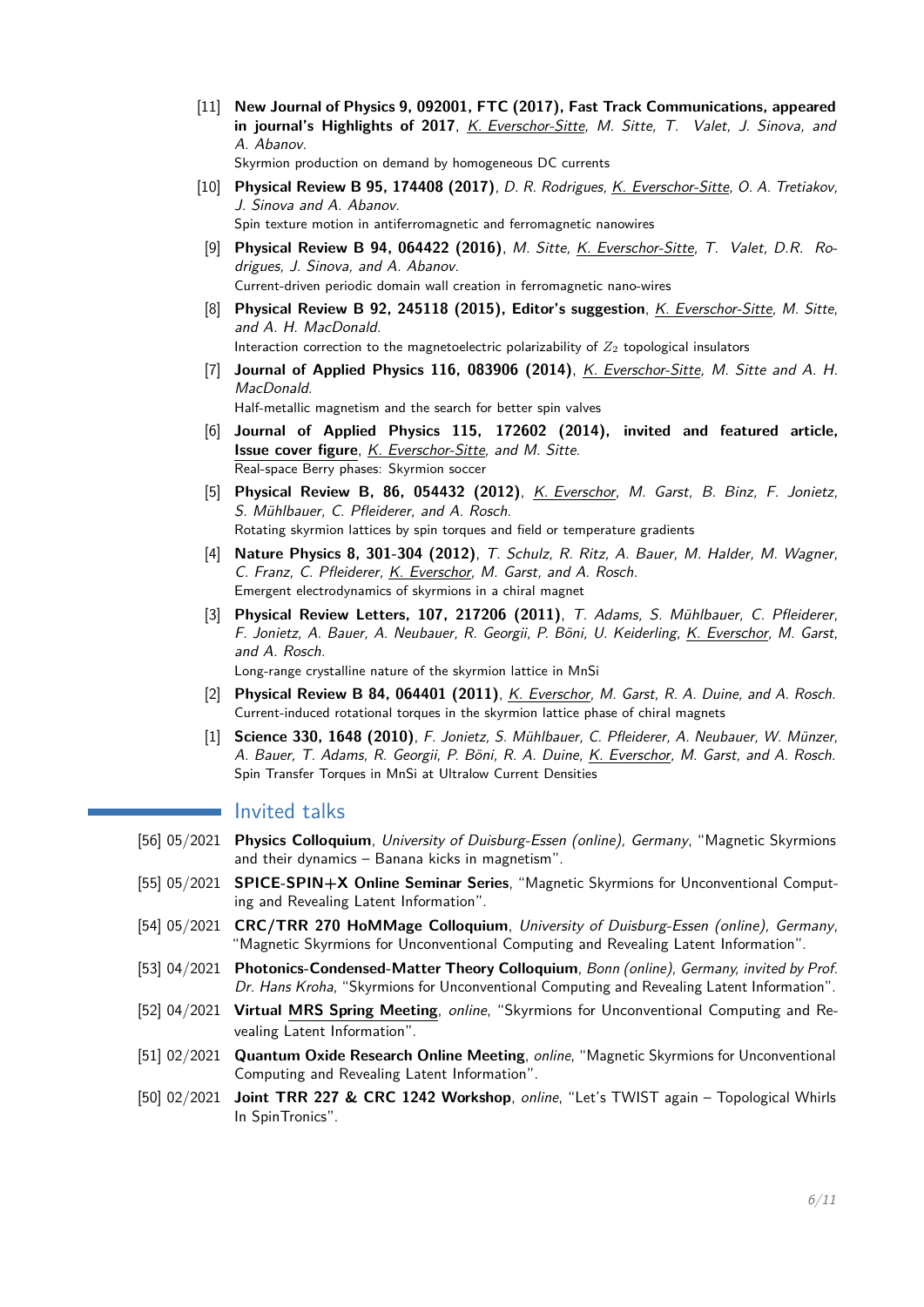- [49] 12/2020 **6th CEMS Topical Meeting Online**, "Complex Magnetism meets Topology: New Coupling Mechanisms and Responses", "Magnetic Skyrmions for Unconventional Computing".
- [48] 11/2020 **Peta Spin Workshop on unconventional computing and spintronics**, online, "Magnetic Skyrmions for Unconventional Computing".
- [47] 11/2010 **65th annual conference on Magnetism and Magnetic Materials**, online, "Magnetic whirls for unconventional computing".
- [46] 09/2020 **Online Spintronics Seminar Series**, "Magnetic whirls for unconventional computing".
- [45] 07/2020 **University of Cologne**, Condensed Matter Theory Seminar, "Magnetic whirls for unconventional computing".
- [44] 02/2020 **nanoGUNE**, Physics Colloquium, Donostia-San Sebastián, Spain, invited by Prof. Dr. Andreas Berger, ""Let's TWIST again – Topological Whirls In SpinTronics"".
- [43] 01/2020 **Ruhr University Bochum**, General Physics Colloquium, Bochum, Germany, invited by Prof. Dr. Ilya Eremin, "Let's TWIST again - Topological Whirls In SpinTronics".
- [42] 12/2019 **First British-German Wilhelm and Else Heraeus Seminar**, Skyrmions in Magnetic Materials, Physikzentrum Bad Honnef, "Skyrmions for Unconventional Computing".
- [41] 10/2019 **KITP conference**, Spintronics Meets Topology in Quantum Materials, Santa Barbara, "Skyrmions for Unconventional Computing".
- [40] 09/2019 **DPG-Schülertagung 2019**, Bad Honnef, "Wirbel in Magneten Topologie, Skyrmionen und Bananenflanke".
- [39] 09/2019 **SPP Skyrmionics Workshop for Young Researcher**, University of Mainz, "Emergent Electrodynamics and Skyrmions for Unconventional Computin".
- [37] 07/2019 **Gordon Research Conference**, Swiss, les Diablerets, "Skyrmions for Unconventional Computing".
- [36] 05/2019 **University of Tübingen**, Physics Colloquia, Tübingen, Germany, invited by Nadine Cetin, "Topology, Skyrmions and their dynamics - Banana kicks in magnetism".
- [35] 01/2019 **University Duisburg-Essen**, Seminar, "TWIST Topologische Wirbel in der Spintronik".
- [34] 01/2019 **686. WE-Heraeus-Seminar**, Spin Based Information Proceeding, Bad Honnef, "Reservoir computing based on magnetic textures".
- [33] 09/2018 **Meeting of female physicists DPT**, Carl von Ossietzky University of Oldenburg, "Let's TWIST again – Magnetic Skyrmions".
- [32] 06/2018 **Workshop on Spintronics and Nanomagnetism for Neuromorphic Computing**, Leeds,  $UK$ , "Spintronics based in-materio computing – Reservoir computing with magnetic skyrmions".
- [31] 06/2018 **Seminar series: Physicists at work**, University of Cologne.
- [30] 03/2018 **Prize talk at DPG Spring meeting**, Berlin, Germany,"Let's TWIST again Magnetic Skyrmions".
- [29] 02/2018 **Nano-Magnonics workshop**, Diemerstein, Germany, "Skyrmion dynamics and excitations".
- [28] 02/2018 **Computational Brain Science workshop**, Johannes Gutenberg University of Mainz, "Magnetic Skyrmions for Unconventional Computin".
- [27] 11/2017 **Max Planck Institute for the Science of Light**, Physics Colloquia, Erlangen, Germany, invited by Prof. Dr. Florian Marquart, "Topology, Skyrmions and their dynamics - Banana kicks in magnetism".
- [26] 08/2017 **Workshop Skyrmionics: Materials, Phenomena and Applications**, Santa Fe, US, "Magnetic Skyrmions in Two Dimensions: Their Creation and Possible New Applications".
- [25] 05/2017 **PLANCKS**, symposium at the international physics contest for bachelor and master students, Graz, Austria, "Topology & Magnetic Skyrmions".
- [24] 05/2017 **SKYMAG**, conference, Paris, France, "Production of magnetic textures via spin currents".
- [23] 04/2017 **TU Dresden**, Germany, PhD Seminar, "Introduction to magnetic skyrmions".
- [22] 01/2017 **MAINZ Lecture Series**, Johannes Gutenberg University of Mainz, "Introduction to magnetic skyrmions – topological magnetic textures".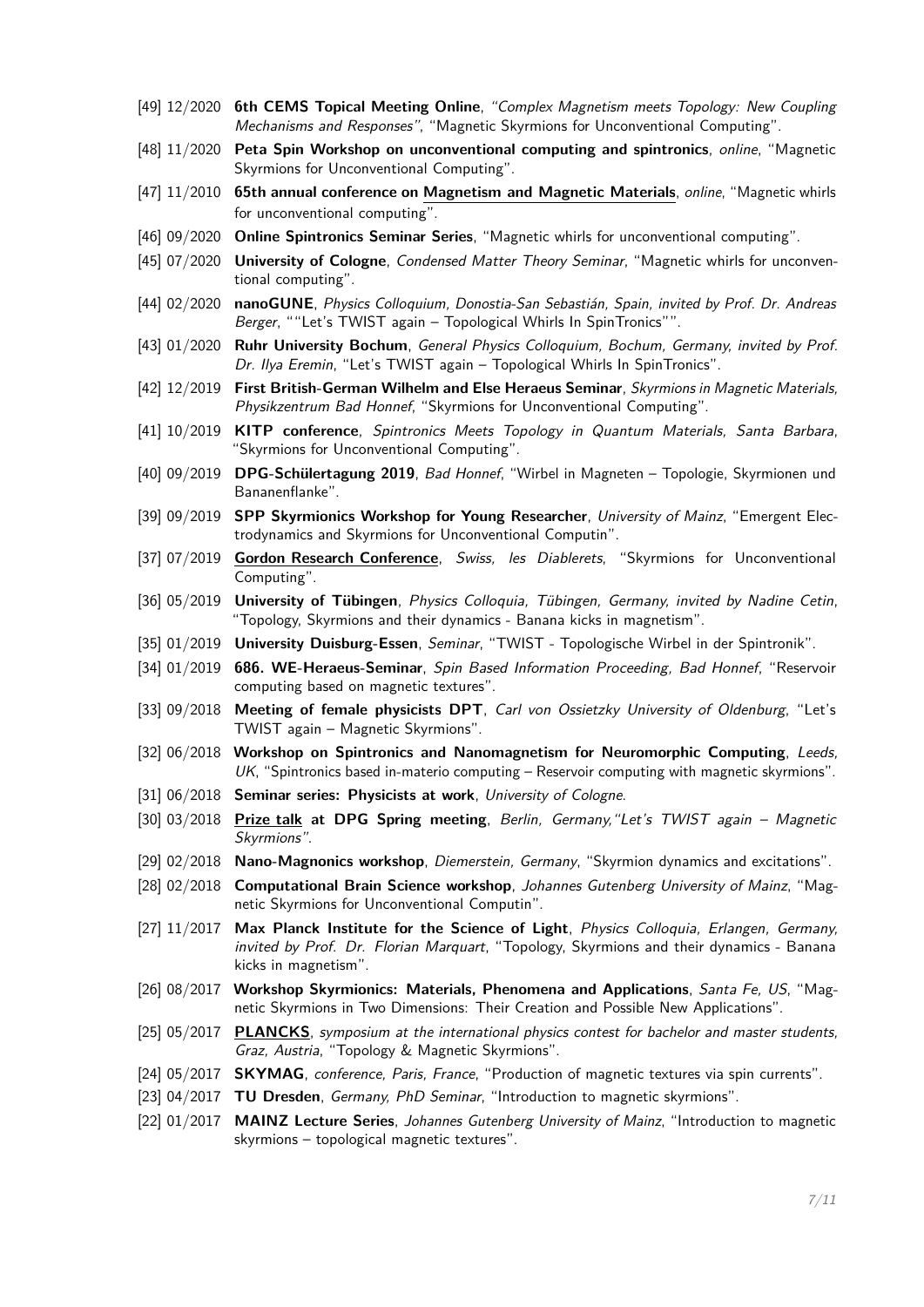- [21] 12/2016 **University of Cologne**, Condensed Matter Theory Seminar, "Production of magnetic textures via spin currents".
- [20] 12/2016 **Nobel lecture organized by the jDPG**, Johannes Gutenberg University of Mainz, "Nobelvorlesung: Nobelpreis in Physik 2016".
- [19] 11/2016 **University Hamburg**, Seminar über Nahfeldgrenzflächenphysik und Nanotechnologie, "Production and manipulation of magnetic textures via spin currents".
- [18] 07/2016 **DFG Bonn**, Emmy-Noether application talk, "TWIST Topological Whirls In SpinTronics".
- [17] 10/2015 **University of Texas at Austin**, United States Complex Quantum Systems Seminars, "Interaction Correction to the Chern Simons Magnetoelectric Polarizability of *Z*<sup>2</sup> Topological Insulators".
- [16] 09/2015 **New York University**, Condensed Matter Seminar, New York, USA invited by Prof. Dr. Andrew Kent, "Interaction Correction to the Chern Simons Magnetoelectric Polarizability of *Z*<sup>2</sup> Topological Insulators".
- [15] 02/2014 **University of Kentucky**, Department Colloquia, Kentucky, USA invited by Prof. Dr. Lance DeLong, "Skyrmions and their dynamics – Banana kicks in magnetism".
- [14] 01/2014 **Current Driven Magnetisation Dynamics**, Leeds, UK, "Skyrmion Dynamics".
- [13] 12/2013 **Spintronics: Progress in Theory, Materials, and Devices**, Santa Barbara, California, USA, "Skyrmion Dynamics".
- [12] 11/2013 **58th annual conference on Magnetism and Magnetic Materials**, Tutorial: "Berry Phases in Magnetism", Denver, Colorado, USA, "Real-Space Berry Phases – Skyrmion Soccer".
- [11] 06/2013 **Transregio 80**, From Electronic Correlations to Functionality , Munich, Germany, "Skyrmions, Topology and Interplay with Currents".
- [10] 03/2013 **jDPG Symposium**, "Topological Defects in Magnetic Materials: from Devices to Cosmos", DPG Spring meeting, "Rotating skyrmion lattices by spin torques and field or temperature gradients".
- [9] 02/2013 **Johannes Gutenberg University of Mainz**, Group seminar of Prof. Dr. Mathias Kläui, "Rotating skyrmion lattices by spin torques and field or temperature gradients".
- [8] 12/2012 **520. Wilhelm und Else Heraeus Seminar**, Spin-orbit-driven transverse transport phenomena, Physikzentrum Bad Honnef, "Rotating skyrmion lattices by spin torques and field or temperature gradients".
- [7] 07/2012 **62nd Lindau Nobel Laureate Meeting (Physics)**, Science Master Class with Prof. Albert Fert, "Current-Induced Dynamics of Chiral Magnetic Structures; Skyrmions, Emergent Electrodynamics and Spin-Transfer Torques".
- [6] 06/2012 **Forschungszentrum Jülich (Research Center)**, invited by Prof. Dr. Stefan Blügel, "Current-Induced Dynamics of Chiral Magnetic Structures; Skyrmions, Emergent Electrodynamics and Spin-Transfer Torques".
- [5] 05/2012 **University of Duisburg-Essen**, Group seminar of Prof. Dr. Jürgen König, "Skyrmions, Spin Torques and Emergent Electrodynamics and Spin-Transfer Torques".
- [4] 12/2011 **University of Texas at Austin**, United States, Group seminar of Prof. Allan H. MacDonald, "Skyrmions, Spin Torques and Emergent Electrodynamics in chiral magnetic structures".
- [3] 11/2011 **Bonn**, BCGS review, five-minute science presentation "Skyrmions, spin torques and emergent electrodynamics".
- [2] 11/2010 **University of Texas at Austin**, United States, Complex Quantum Systems Seminars, "Spin transfer torques in chiral magnetic structures".
- [1] 07/2009 **University of Bonn**, Group seminar Prof. Dr. Martin Weitz, "Manipulating magnetic structures in chiral magnets by currents".

## Teaching, didactics and further training

Supervision of students and postdoctoral researchers

Currently Supervising three postdocs, seven PhD students, five Master students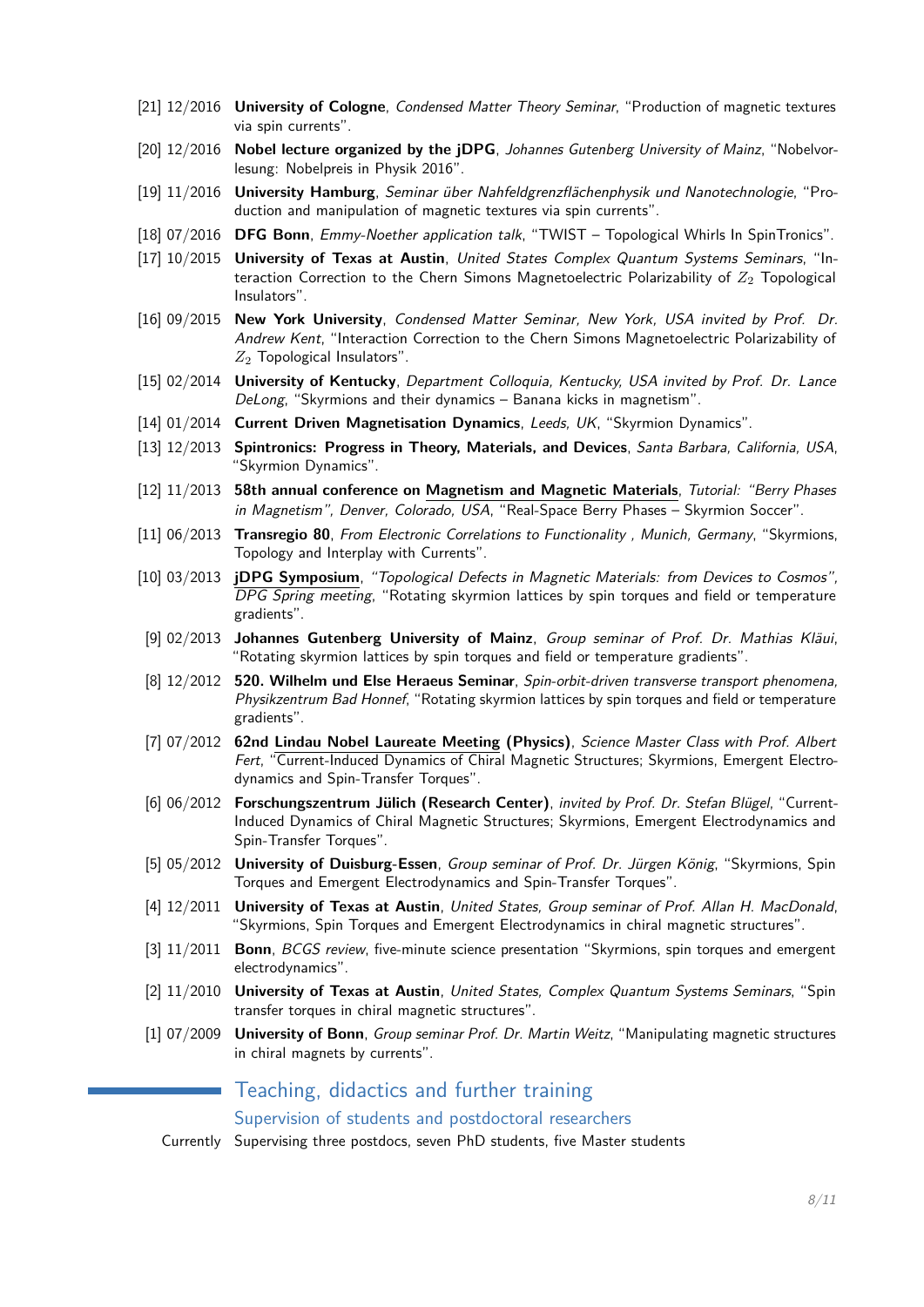## **Postdocs**. 01/2021 - present Sarah Jenkins 12/2020 - present Sebastián Díaz 09/2018 - present Davi Rodrigues 09/2017 - 04/2020 Daniele Pinna 09/2017 - 10/2018 Kyoung-Whan Kim, now senior researcher at the Center of Spintronics at the Korea Institute of Science an Technology

01/2017 - 08/2017 Kjetil Hals, now Professor at the University of Agder

**Graduate students**.

- 01/2021 present Kyra Klos, co-supervised with Prof. Dr. Friederike Schmid
- 04/2020 present Stanislav Sys, co-supervised with Prof. Dr. Susanne Gerber
- 10/2020 present Robin Msiska
- 09/2020 present Jake Love 10/2019 - present Ross Knapman
- 04/2019 present Jonas Nothhelfer
- 08/2018 08/2019 Warlley Campos, visiting student
- 06/2018 08/2019 Pedram Bassirian
- 01/2018 10/2020 Valerie Rung
- 09/2017- 08/2018 Davi Rodrigues, visiting student
- 05/2017 07/2017 Akihiro Okamoto, visiting student
- 03/2017 present Venkata Krishna Bharadwaj
- 11/2016 12/2020 Benjamin McKeever
	- **Undergraduate students**.
- 03/2021 present Lucas Görzen, Master student
- 11/2020 03/2021 Lucas Görzen, Bachelor thesis (2021) "Composite Topological Structures in Superconductor-Ferromagnet Heterostructures"
- 04/2020 present Tobias Wagner, Master student
- 04/2020 present Raphael Kromin, Master student
- 11/2019 present Stephan Kessler, Master student
- 09/2019 present Lukas Holzbeck, Master student
- 05/2019 07/2019 Keshav Tiwari, visiting student
- 05/2019 08/2019 Stephan Kessler, Bachelor thesis (2019) "Analyse der lokalen Zustandsdichte der Kitaev-Kette"
- 05/2019 07/2019 Lukas Holzbeck, Bachelor thesis (2019) "Pattern recognition in the 2D-Ising model with neural networks"
- 11/2018 05/2020 Timo Pulch, Master thesis (2020) "Thermally Driven Inversion of Nanomagnetic Logic"
- 04/2018 03/2019 Jonas Nothhelfer, Master thesis (2019) "Localized Majorana modes in superconductorferromagnet heterostructures - A path towards topological quantum computation"

06/2017- 05/2018 Andrew Fingers, Diploma student

03/2017- 10/2019 Nils Sommer, Master student

Bachelor thesis (2017) "Current-driven domain wall creation in ferromagnetic nanowires"

- 2012 Annika Kohlhaas, Bachelor thesis "Stability of magnetic whirls and helices in thin films", (assistant supervisor)
- 2012 Sarah Maria Schroeter, Bachelor thesis "Berry Phase Physics and Spin-Scattering in Time-Dependent Magnetic Fields", (assistant supervisor)
- 2011 Mascha Baedorf, Bachelor thesis "Berry Phase & Spin-Scattering", (assistant supervisor)

#### **Students from other PIs**.

04/2020 - present Co-supervision of Bennet Karetta, Master student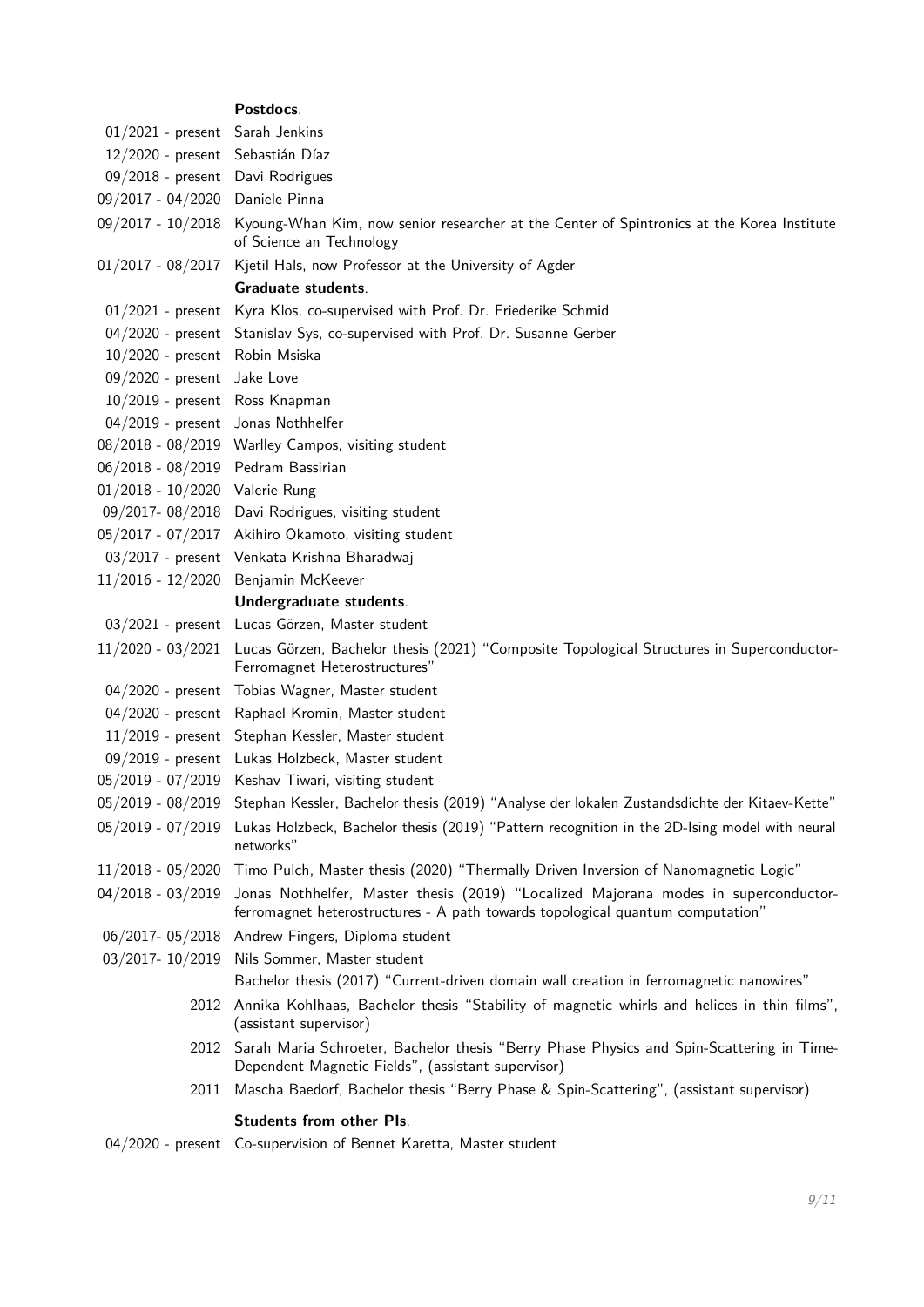11/2019 - present Co-supervisor of PhD student Mike A. Lund, primary supervisor Prof. Dr. Kjetil Hals

#### Teaching courses and lectures

- WS 2020 Theoretical Physics I, Classical Mechanics, co-teaching with Prof. Dr. Jairo Sinova
- SS 2020 Mathematical Calculation Methods, co-teaching with Prof. Dr. Jairo Sinova
- SS 2019 Seminar presentation in the "Seminar zu Abschlussarbeiten"
- SS 2019 Supervising seminar talk for the Master seminar
- SS 2019 Bridge course Mathematics for Meteorologists, Physicists and Chemists, co-teaching with Prof. Dr. Jairo Sinova; 3 weeks course with 4 hours lectures and 4 hours exercises each day
- WS 2018/19 Statistical Physics, co-teaching with Prof. Dr. Jairo Sinova
- WS 2018/19 Seminar presentation in the "Seminar zu Abschlussarbeiten"
	- 09/2018 DPG Summer School "Gauge Theory and Topological Quantum Matter", Lecture about "Emergent electrodynamics in magnetic systems with a focus on magnetic skyrmions"
	- SS 2018 Supervising Master Academy project
	- SS 2018 Bridge course Mathematics for Biologists and Geologists; 3 weeks course with 4 hours lectures and 4 hours exercises each day
	- SS 2017 Seminar presentation in the "Seminar zu Abschlussarbeiten"
	- 04/2017 48th IFF Spring School "Topological Matter", Lecture about "Emergent electrodynamics in magnetic systems with a focus on magnetic skyrmions"
	- 01/2017 MAINZ Lecture about "Introduction to magnetic skyrmions topological magnetic textures"
- Spring Term 2015 Substitute instructor in General Physics I

Supervisor of seminar talks in the seminar "phenomena in the quantum world"

Tutor, Classical Theoretical Physics II with PD Dr. Rochus Klesse

- SS 2011 Tutor, Quantum Physics with Prof. Dr. Achim Rosch
- SS 2010 Tutor, Quantum Physics with Prof. Dr. Matthias Vojta
- WS 2009/10 Tutor, Statistical Mechanics with Prof. Dr. Thomas Nattermann
	- SS 2009 Tutor, Classical Theoretical Physics I with PD Dr. Rochus Klesse
- WS 2008/08 Tutor, Classical Theoretical Physics II with PD Dr. Ralf Bulla
- WS 2007/08 Tutor, Mathematical Methods with Prof. Dr. Andreas Schadschneider
- SS 2007 Tutor, Electrodynamics with Prof. Dr. Matthias Vojta
- WS 2006/07 Tutor, Quantum Mechanics with Prof. Dr. Achim Rosch
	- SS 2006 Tutor, Informatics I, with Prof. Dr. Ewald Speckenmeyer

#### Educational workshops and further training attended

- 10/2020 Participation in workshop about "Leadership Compact: Decision-making behavior of humans explanations from a neurobiological perspective" offered by JGU (digital)
- 07/2020 Participation in workshop about "Leadership Compact: Establishing effective and efficient team meetings" offered by JGU (digital)
- 09/2018 Participation in workshop about "Supervision of Theses in MINT-subjects" offered by JGU
- 06/2018 Participation in workshop about "How much difference is good for me? Breaking the German squareness" from the Irène Joliot Curie-Program offered by PRISMA
- 06/2018 Participation in workshop about "Queen Bee Syndrome" from the Irène Joliot Curie-Program offered by PRISMA
- 02/2018 Participation in workshop about "Leadership compact: leading criticism conversations" offered by JGU
- 05/2017 Participation in three-day workshop "Cottrell Scholar Collaborative Bridges to Germany: Junior Faculty Professional Development Workshop"
- 07/2016 Participation in workshop on "Activating teaching methods"